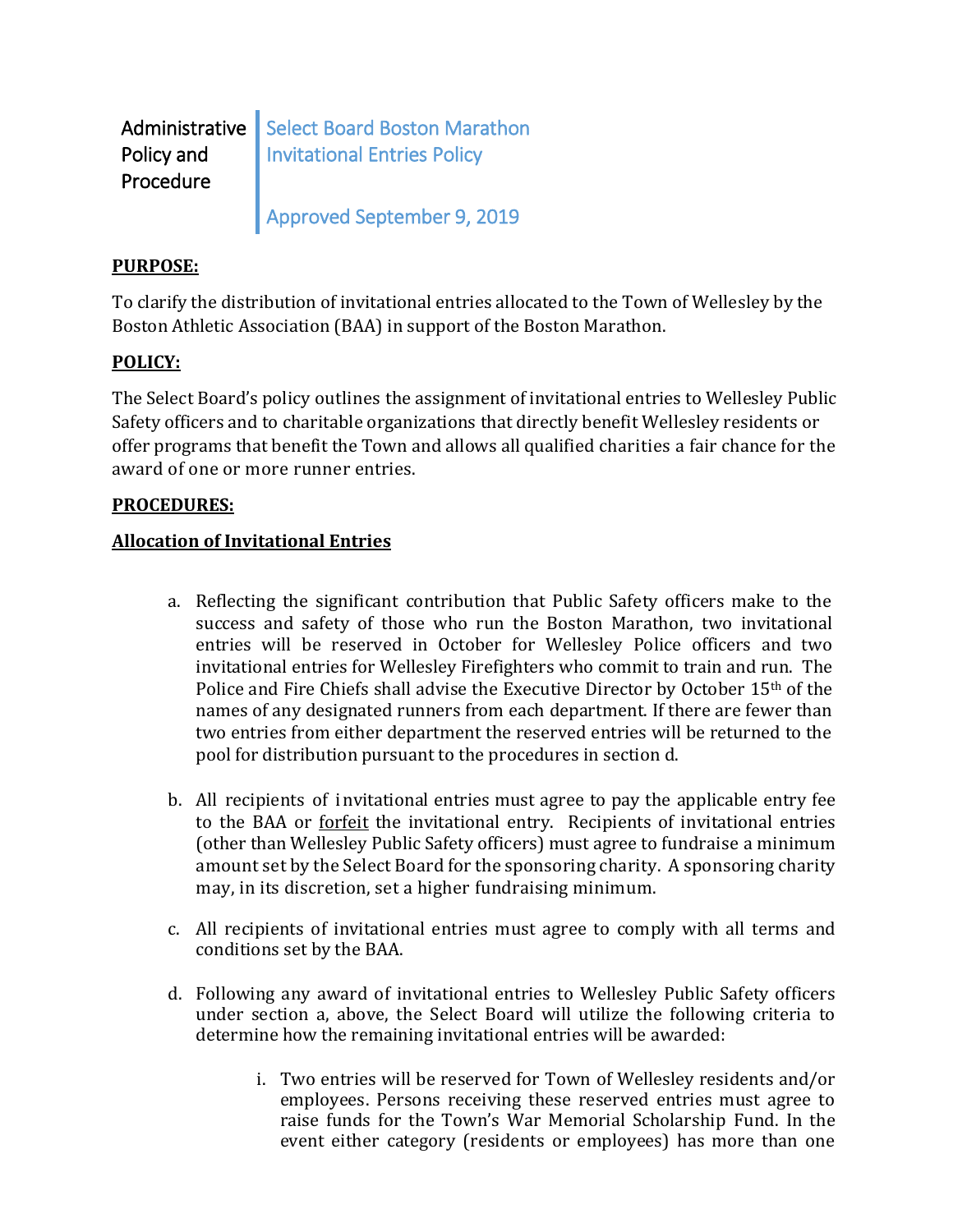Administrative Policy and Procedure

Select Board Boston Marathon Invitational Entries Policy

# Approved September 9, 2019

application, selection of the entry from that category shall be made by the Select Board. If there are no applications from one category but more than two in the other, two (2) selections shall be made from the latter category by the Select Board. If there are fewer than two (2) total entries from both categories, the remaining entry shall be returned to the pool for distribution pursuant to the procedures outlined in section ii, below.

- ii. The remaining entries will be made available to charitable organizations which contribute significantly to the Town of Wellesley or to some population of Wellesley residents, as determined by the Board. The Select Board will determine the award of entries to charities in their sole discretion and may issue no entries or more than one entry to charities. Charitable organizations should recognize that there are likely to be more requests for entries than the Town is allocated, and thus the Board may only issue one entry per charity each year.
- iii. Invitational entries awarded under sections i and/or ii above are made for the express purpose of use by the named recipient or named charitable organization. *The entries are not transferable*. Charitable organizations are responsible for securing their runner and at least ONE alternate. If a charitable organization is unable to secure a runner, any unused entry must be returned to the Select Board by December 31st for further distribution under sections i and ii, above.

# e. Schedule

- i. The Boston Marathon is held each year on Patriots Day.
- ii. By October 15th of the preceding year invitational entries awarded to Wellesley Public Safety officers shall be determined pursuant to a. above.
- iii. Beginning in mid-September of the preceding year, the Select Board will accept applications from charities, residents, and employees for an invitational entry. For charities, the application must include the desired number of invitational entries the charity is seeking and signed confirmation that the charity agrees to recruit at least one runner and alternate(s). The application can be found at <https://wellesleyma.gov/1207/Boston-Marathon>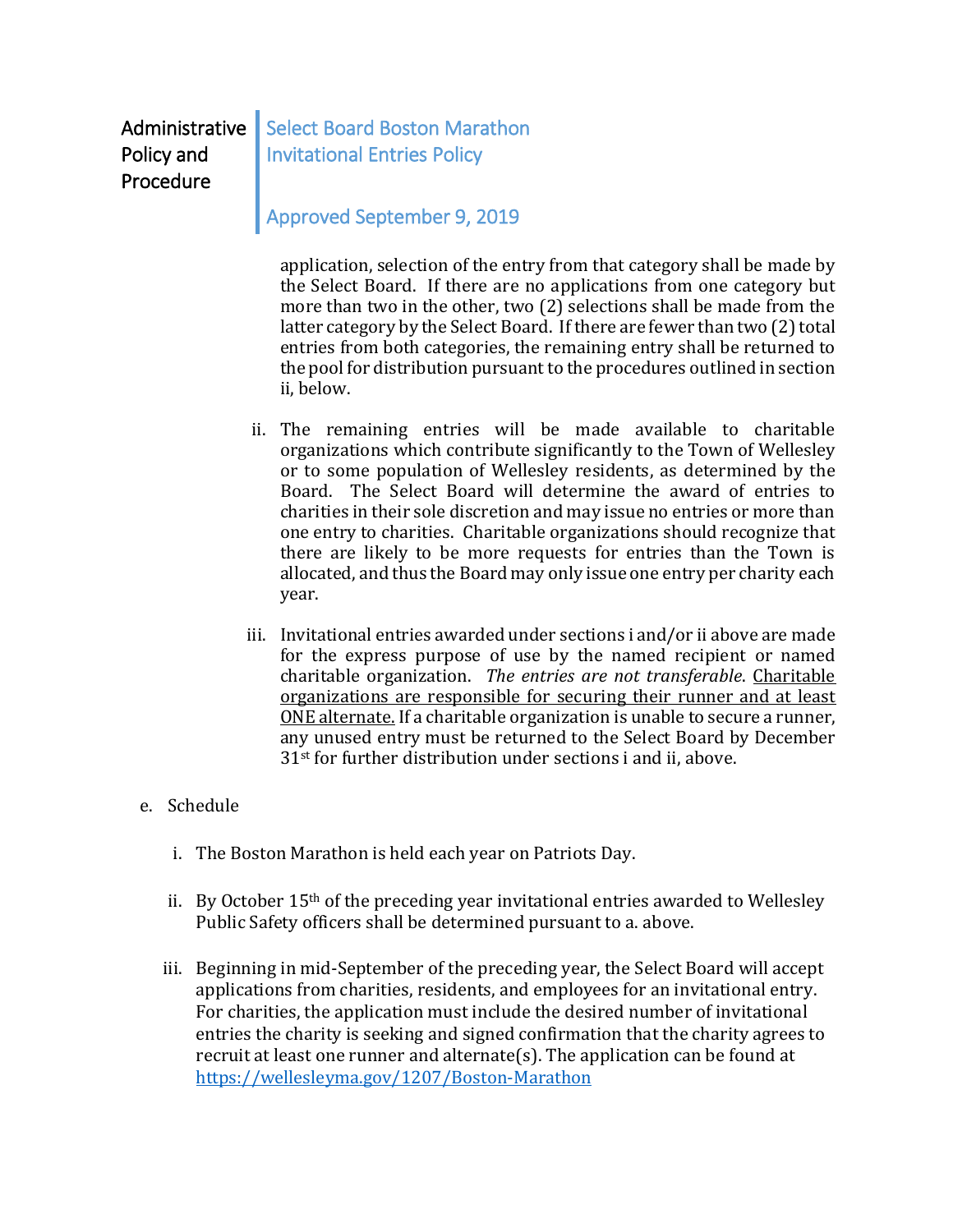#### Administrative | Select Board Boston Marathon Policy and Procedure Invitational Entries Policy

# Approved September 9, 2019

- iv. Completed applications must be received in the Select Board Office by a determined date.
- v. Invitational entries will be awarded by vote of the Select Board to War Memorial Scholarship Fund runners and qualified charities by a determined date.
- vi. Awarded runners must complete and return the Town of Wellesley Boston Marathon waiver.
- vii. Awarded runners must pay the applicable BAA entry fee or forfeit the entry to be returned to the Town for re-distribution.
- viii. Awarded runners must submit their fundraising money to the sponsoring charity by May of the Boston Marathon year.
	- ix. Charities must report each runner's total fundraising to the Select Board no later than May 31<sup>st</sup> of the Boston Marathon year.

# **DEFINITION:**

**Invitational Entries:** Invitations to run the Boston Marathon that the BAA distributes to the towns along the race course and to charitable organizations of their choosing. Organizations use these entries to recruit athletes who pledge to raise funds for their cause or the Town, in exchange for a waiver of the Boston Marathon qualifying time requirements.

# **REGULATORY / STATUTORY REFERENCES**

Allocation of invitational entries are subject to the requirements of the Boston Athletic Association.

# **APPROVED BY:**

| Select Board, Chair | Marjorie R. Freiman |  |
|---------------------|---------------------|--|
| Select Board        | Thomas H. Ulfelder  |  |
| Select Board        | Jack Morgan         |  |